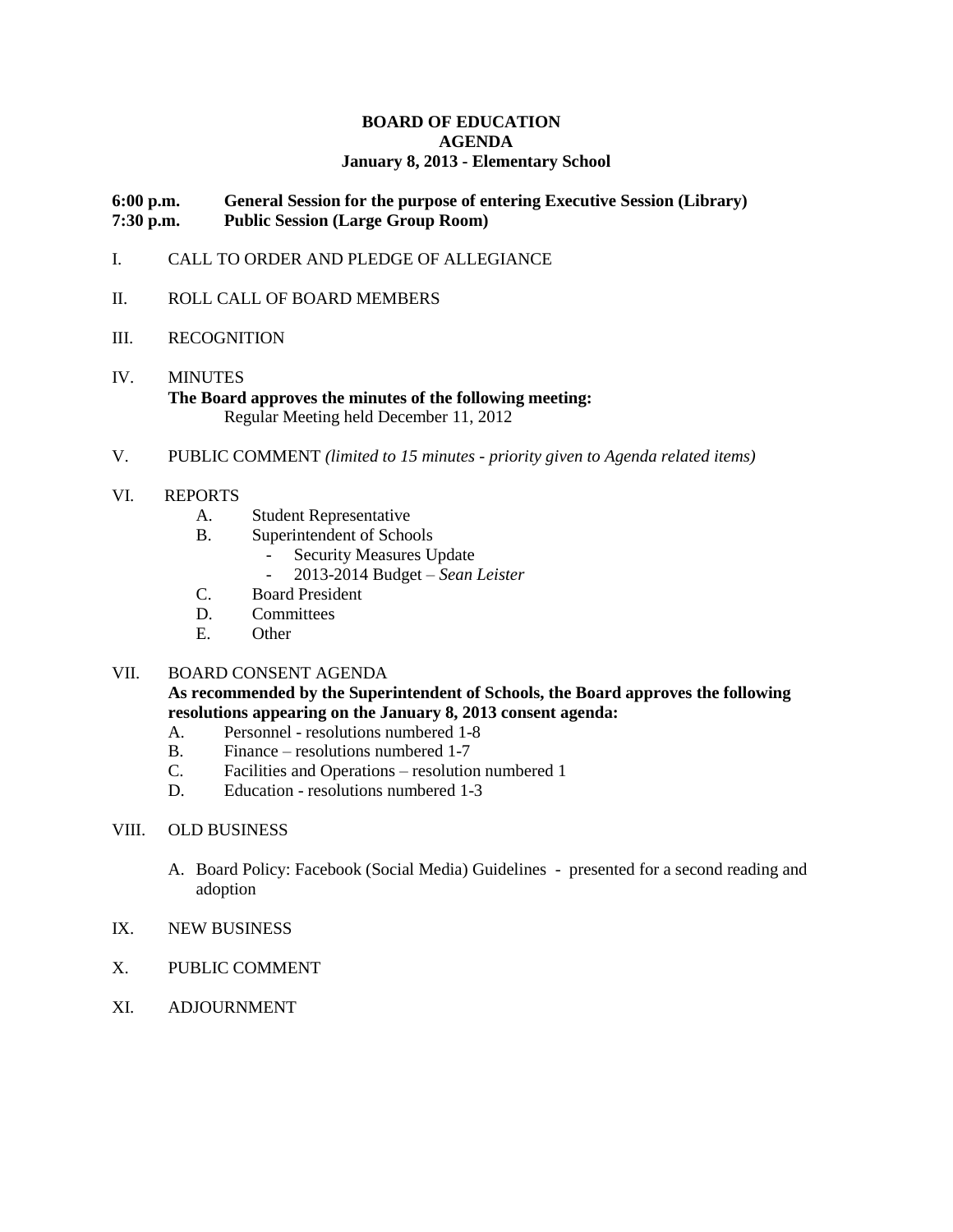### CONSENT AGENDA 1/8/13

- A. **Person**nel
	- 1. Substitute Appointments

The Board approves the following substitute appointments for the 2012-2013 school year:

| Joseph Barclay       |
|----------------------|
| Jennifer Walling     |
| Joseph Barclay       |
| <b>Beth Freedman</b> |
| Nancy Makarius       |
|                      |

2. Athletic Appointments

The Board approves the following athletic department positions for the 2012- 2013 school year, pending CPR and certification from NYSED: 7/8 Wrestling Coach Michael Feile Unpaid Assistant Wrestling Coach Thomas Serabian

3. Facilities Use Monitors

The Board approves the appointment of the following as Facility Use Monitors for the 2012-2013 school year at the rate of \$20.00 per hour: Maureen Colon Stanley Latopolski

4. Extra Class Assignment

The Board approves the extra class assignment for Sarah Ogden to teach SAT Math Review, daily for the spring semester, period 8, in accordance with the negotiated agreement with the Port Jefferson Teachers' Association.

5. Leave Replacement Appointment

The Board appoints Shannon Griffin as a teacher of Elementary Education, on a leave replacement basis, effective February 14, 2013 to February 26, 2013, at Level MA Step 1, in accordance with the negotiated agreement with the Port Jefferson Teachers' Association.

6. Teacher Aide Recall

The Board approves the recall of Lori Russo from the Preferred Eligibility List, as a Teacher Aide, on a probationary basis effective January 9, 2013, in accordance with the negotiated agreement with the United Paraprofessionals' Association of Port Jefferson.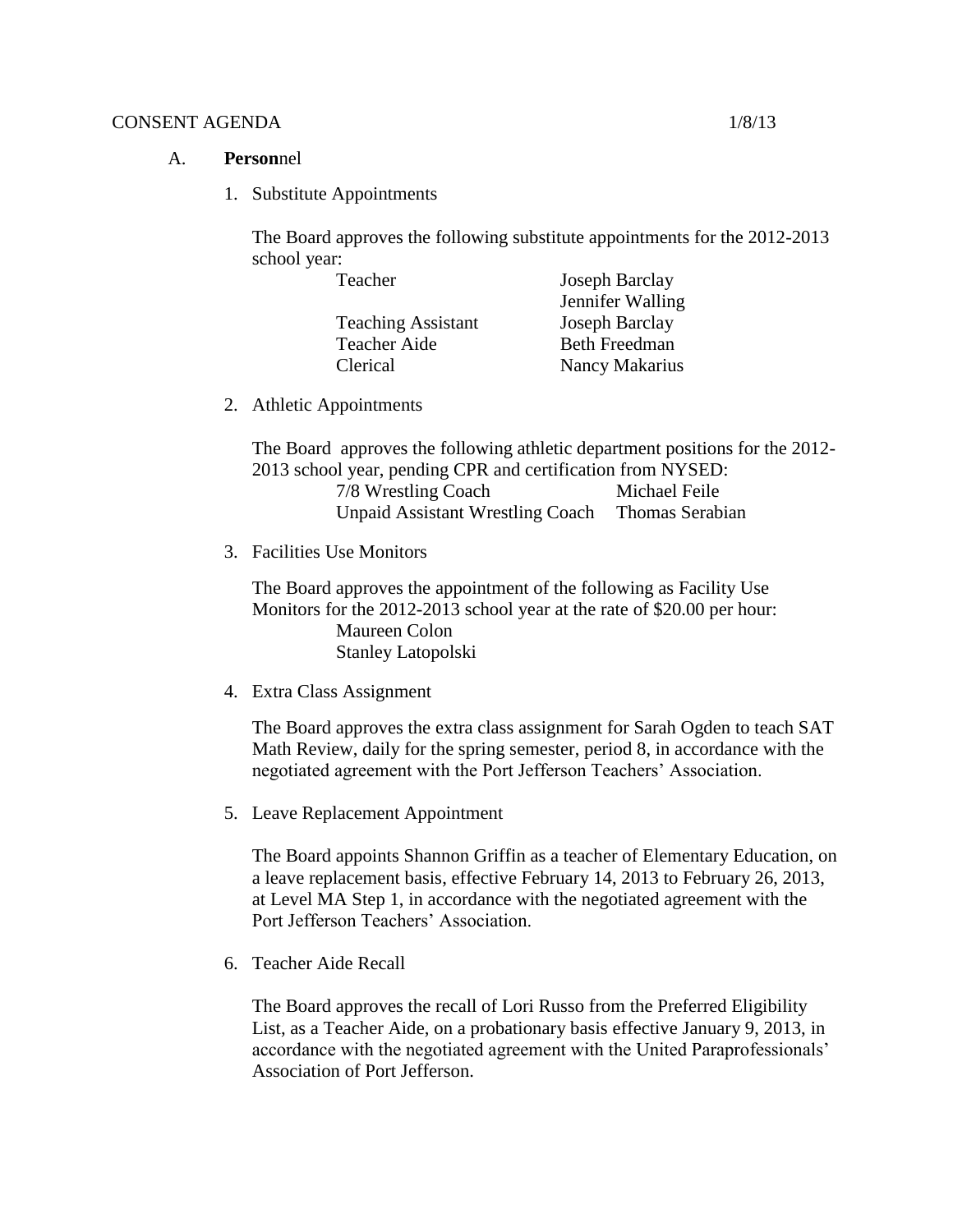7. Change in FTE

The Board approves the change in FTE of Linda Moran, from .6 to .8 FTE teacher of Business, on a part-time basis, effective January 22, 2013 for the remainder of the 2012-2013 school year, at Level MA Step 11, in accordance with the negotiated agreement with the Port Jefferson Teachers' Association.

8. Extra Class Assignment

The Board of Education approves the extra class assignment for \_\_\_\_\_\_\_\_\_\_\_\_\_\_\_\_ to co-teach Grade 6 Integrated Social Studies, daily, effective January 9, 2013 for the remainder of the 2012-2013 school year, period 8, in accordance with the negotiated agreement with the Port Jefferson Teachers' Association.

### **B. Finance**

1. Financial Reports

The Board approves the financial reports**.**

2. Acceptance of Donation

The Board gratefully accepts the donation in the amount of \$1,380.00 from the Morrison Foundation to be used for the Boys' Varsity Soccer team trip to Albany, New York.

3. Acceptance of Donation

The Board gratefully accepts the donation from The Prudential Foundation in the amount of \$1,000 in recognition of the 2012 Prudential Global Volunteer Day project.

4. Acceptance of Donation

BE IT RESOLVED, the Board gratefully accepts a donation in the amount of \$13,000 from Port Jefferson Lacrosse; and

BE IT FURTHER RESOLVED that as a result of the receipt of said donation, the Board hereby increases the 2012-2013 budget in the amount of \$13,000 to fund Junior Varsity Boys' Lacrosse.

5. Acceptance of Scholarship

The Board accepts the Michael Lewis Fallacaro Scholarship in the amount of \$250.00 to be awarded to a high school senior pursuing a college or university degree in music.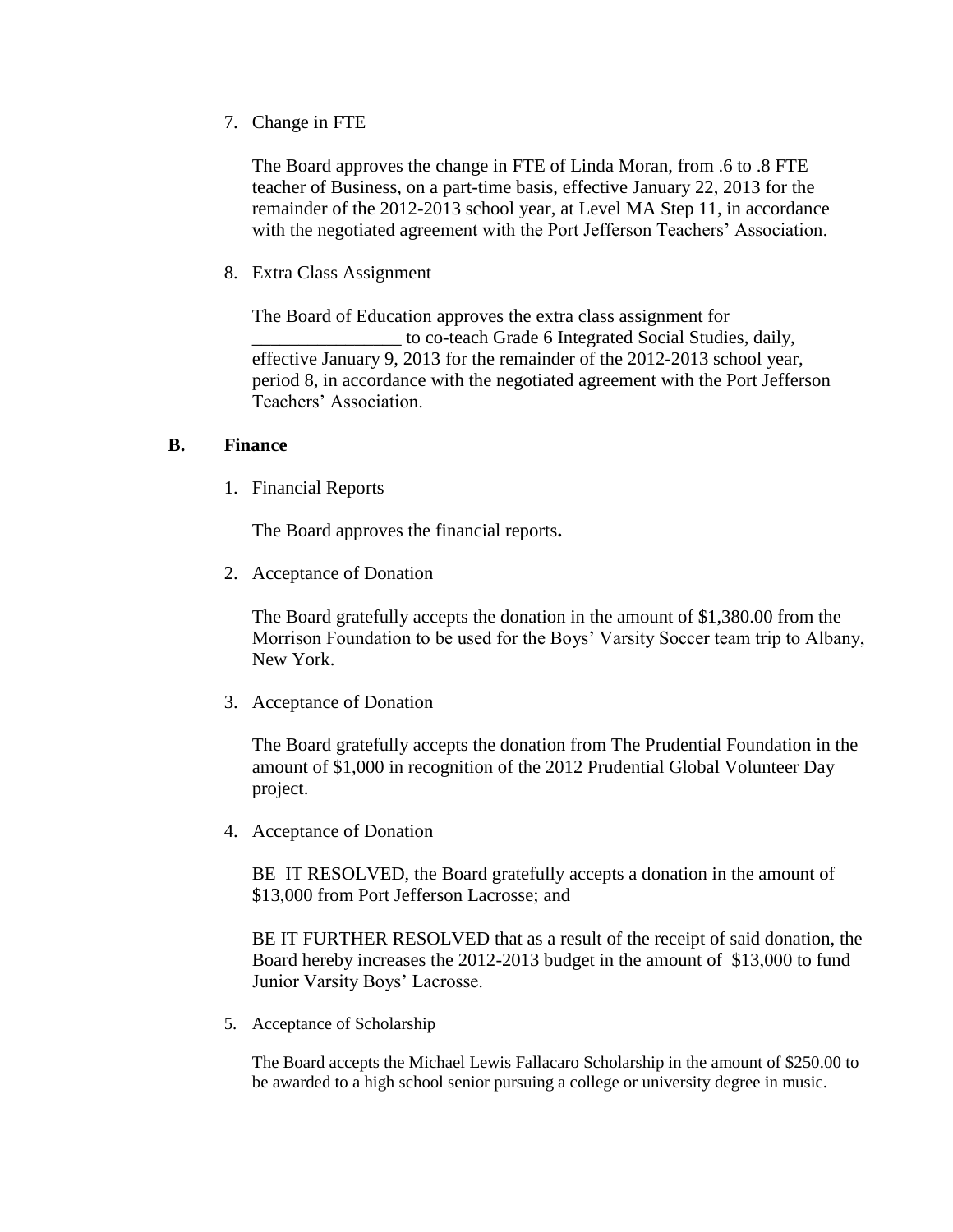6. Acceptance of Scholarship

The Board accepts the Andrew Golub Memorial Scholarship in the amount of \$500.00 to be awarded to a seventh or eighth grade music/art student pursuing musical/artistic study throughout the summer.

7. Acceptance of Scholarship

The Board accepts the Eastern Star Chapter Scholarship in the amount of \$500.00 to be awarded to a high school senior pursuing a college or university degree in music.

# **C. Facilities and Operation**

1. Surplus Property

The Board declares the following fitness equipment as surplus property; and, authorizes the Assistant Superintendent for Business to dispose of same in the best interest of the District:

- (1) Total Hip Machine
- (1) Landice Pro Sports Trainer
- (1) Stepper Stair Master
- (1) Stepper Sport Smith
- (1) Back Extension Machine

## **D. Education**

- 1. CSE Recommendations The Board accepts the recommendations of the Committees on Special Education.
- 2. Services Contract

The Board approves the consultant services contract with Myra Allen for the 2012-2013 school year; and, authorizes the Board President to sign such contract.

3. Summer Music Camp

The Board approves the Summer Music Camp to be held July 8 – July 25, 2013 at Port Jefferson Middle School.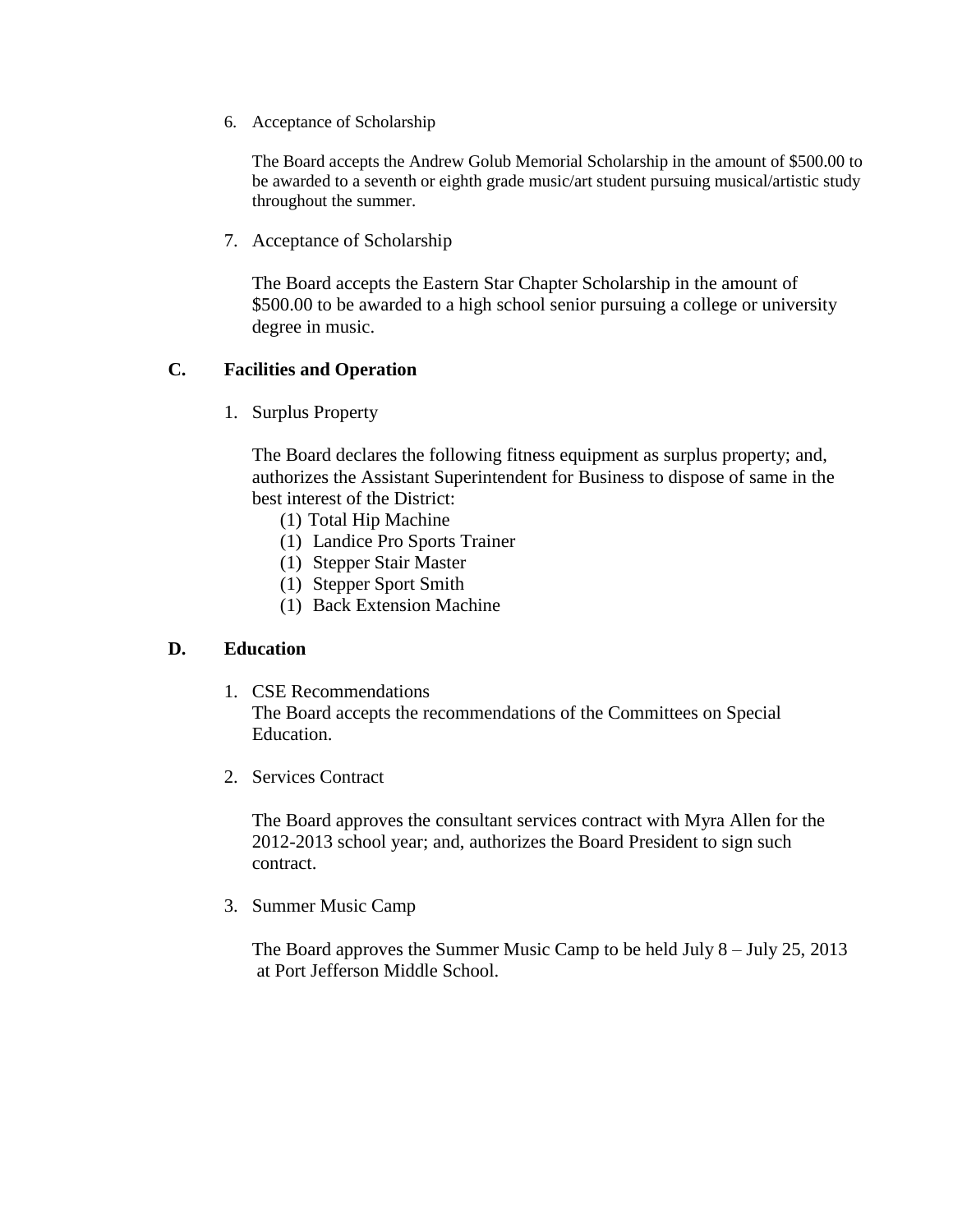## **PORT JEFFERSON UFSD 4510.3**

# **Facebook (Social Media) Guidelines Policy**

Facebook and other social media sites (Twitter, Instagram, Instant Messenger, MySpace, etc.) can be a very powerful communication or educational tool for today's society. Employees in the Port Jefferson School District (PJUFSD) from time to time may embark in the social media world and leverage these tools. The following guidelines have been established to provide all employees direction on the appropriate use of Facebook and other social media sites.

# Personal Use of Facebook and other Forms of Social Media

District employees are encouraged to keep their personal lives personal even in the digital world where personal and professional can become blurred. District procedure policy prohibits employees from "friending" students on their personal Facebook account. Procedures Policies also discourage "friending" parents of students. If an employee has a personal Facebook account, the following response is recommended when denying such requests.

**Sentence for staff to respond to "friend" requests on their personal Facebook page:** *If you are a student or a parent requesting to be my "friend" on Facebook, please do not be surprised or offended if your request is ignored. As an employee of the Port Jefferson School District policy discourages me from "friending" students or parents on my personal Facebook page.* 

## Professional Use of Facebook, etc.

When using Facebook as a part of official duties as an employee of PJUFSD, the following guidelines should be followed:

- Before doing anything on Facebook, the employee's school administrator must be contacted.
- A designated school administrator must be added as an administrator to any page created (athletic team, co-curricular club, etc.)
- When using Facebook with a particular class, or group of students or parents, the page should be set up as a "group" page.
- When using Facebook as a communication tool with the masses, the page should be set up as a "fan" page.
- The personal security for the individual establishing the page should be set so students cannot view personal information about the employee. For example: set all security "for friends only".
- When building a page, the page in the page description area must be identified as a classroom or organization in the "PJUFSD".
- All District style guidelines for names, colors and logo usage must be followed.
- The PJUFSD Facebook Rules of Engagement must be posted on any page created. (see below)
- The creator of the page is responsible for monitoring content on the page and deleting any posts that violate the rules of engagement.